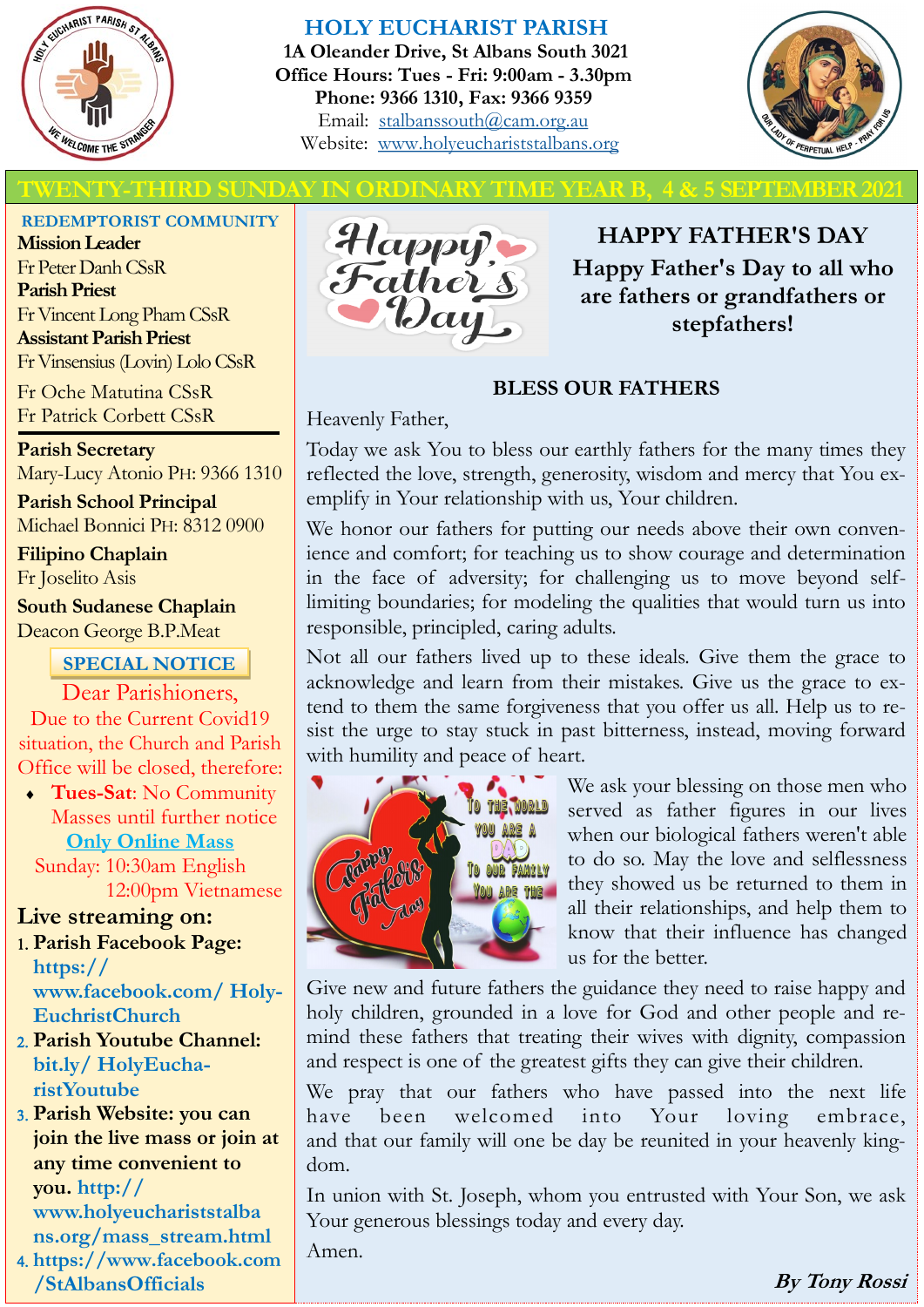## **THE LIVING WORD**

#### **First reading Isaiah 35:4-7**

#### *The blind shall see, the deaf hear, the dumb sing for joy*

Say to all faint hearts, 'Courage! Do not be afraid. Look, your God is coming, vengeance is coming, the retribution of God; he is coming to save you.' Then the eyes of the blind shall be opened, the ears of the deaf unsealed, then the lame shall leap like a deer and the tongues of the dumb sing for joy; for water gushes in the desert, streams in the wasteland, the scorched earth becomes a lake, the parched land springs of water.

## **Responsorial Psalm Ps. 145(146):7-10**

## **Praise the Lord, my soul!**

It is the Lord who keeps faith for ever, who is just to those who are oppressed. It is he who gives bread to the hungry, the Lord, who sets prisoners free.

#### **Praise the Lord, my soul!**

It is the Lord who gives sight to the blind, who raises up those who are bowed down. It is the Lord who loves the just,

the Lord, who protects the stranger.

#### **Praise the Lord, my soul!**

The Lord upholds the widow and orphan but thwarts the path of the wicked. The Lord will reign for ever, Zion's God, from age to age. **Praise the Lord, my soul!.**

#### **Second reading James 2:1-5**

#### *God chose the poor according to the world to be rich in faith*

My brothers, do not try to combine faith in Jesus Christ, our glorified Lord, with the making of distinctions between classes of people. Now suppose a man comes into your synagogue, beautifully dressed and with a gold ring on, and at the same time a poor man comes in, in shabby clothes, and you take notice of the well-dressed man, and say, 'Come this way to the best seats'; then you tell the poor man, 'Stand over there' or 'You can sit on the floor by my foot-rest.' Can't you see that you have used two different standards in your mind, and turned yourselves into judges, and corrupt judges at that?

Listen, my dear brothers: it was those who are poor according to the world that God chose, to be rich in faith and to be the heirs to the kingdom which he promised to those who love him.

## **Gospel Acclamation Matthew 4:23**

Alleluia, alleluia!

Jesus preached the Good News of the kingdom and healed all who were sick. Alleluia!

## **Gospel Mark 7:31-37**

#### *'He makes the deaf hear and the dumb speak'*

Returning from the district of Tyre, Jesus went by way of Sidon towards the Sea of Galilee, right through the Decapolis region. And they brought him a deaf man who had an impediment in his speech; and they asked him to lay his hand on him. He took him aside in private, away from the crowd, put his fingers into the man's ears and touched his tongue with spittle. Then looking up to heaven he sighed; and he said to him, 'Ephphatha', that is, 'Be opened.' And his ears were opened, and the ligament of his tongue was loosened and he spoke clearly. And Jesus ordered them to tell no one about it, but the more he insisted, the more widely they published it. Their admiration was unbounded. 'He has done all things well,' they said 'he makes the deaf hear and the dumb speak.'

## **REFLECTION ON THE GOSPEL**

From September 1 to October 4, we join with Christians across the globe in celebrating the Season of Creation. The 2021 theme, "A Home for All, Renewing the Oikos [household] of God" invites us to attend to those rendered homeless, birds and beasts and humankind alike so that there might be a home for all the species of the earth. Today's gospel draws attention to the profoundly deaf who find themselves on the edge of the earth community. Without access to birdsong, to spoken discourse, to music and to the vast range of media communication, they often struggle to understand and to be understood. Their capacity to communicate their deepest wisdom, their hopes and dreams, their anxieties and fears, is limited not only by personal disability but also by the incomprehension and impatience of others.

Whatever degree of deafness is experienced, relief from such an affliction offers far more than physical healing. It brings insertion into the life of family, community, workplace and the wonderful world of God's other than human creation. It opens up new horizons and unimagined possibilities. Sophisticated hearing aids and cochlear implants can transform the lives of those who suffer from serious hearing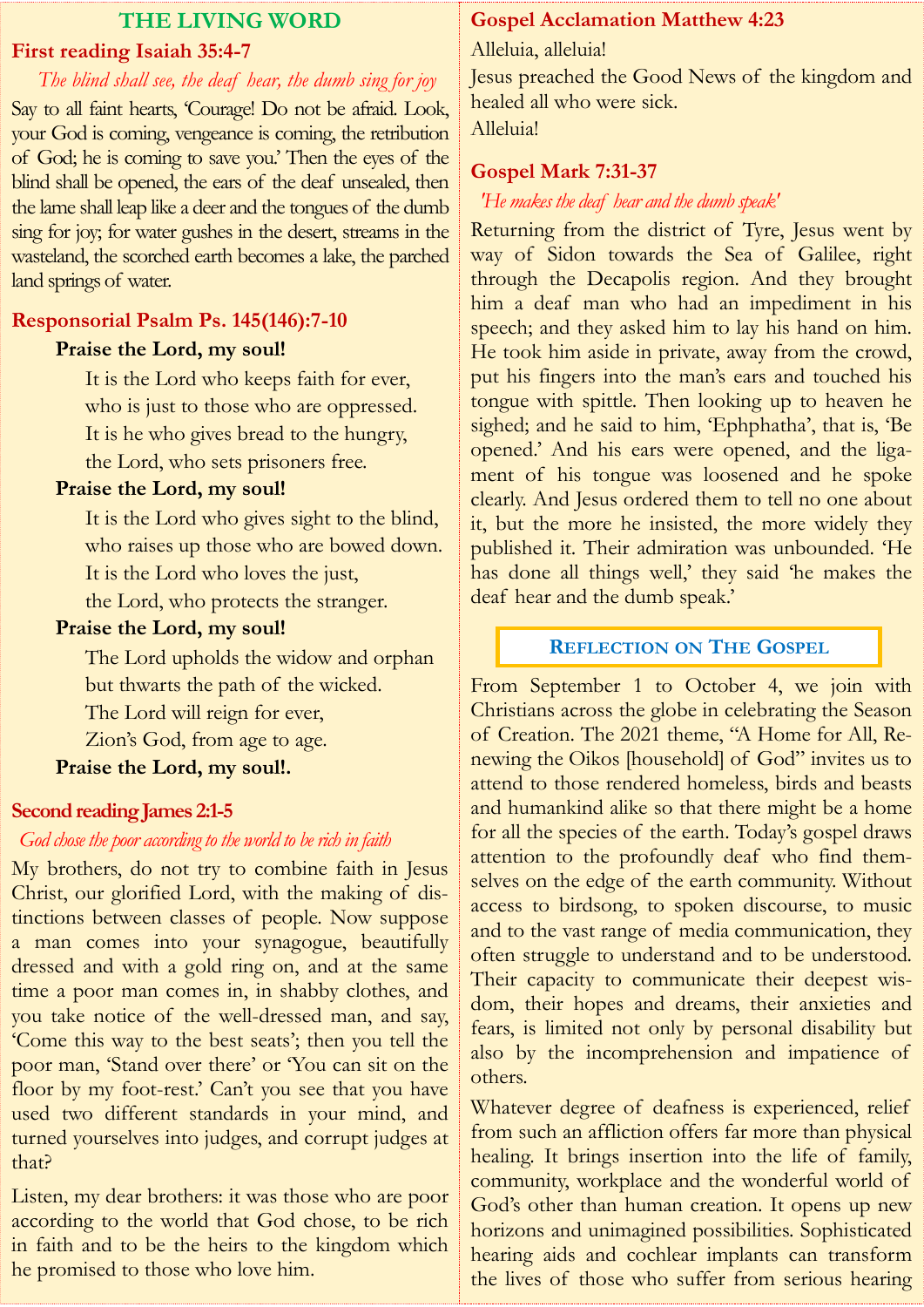loss. We give thanks for the earth elements in cochlear implants, the silicone, platinum, titanium and ceramics and the rare earth elements in hearing aids. In first century Palestine, chances of relief from hearing deficiency and associated speech impairment were minimal. Desperate people put their faith in folk healers who used their healing hands and drew upon their knowledge of the medicinal properties in certain herbs and other plants. Many turned to Asclepius, the Greek god of healing, or his daughter Hygieia. Jesus was an effective healer who used some of the same methods as other healers of his time. He turns to the God of Israel ("looking up to heaven…") as the source of healing power.

There is layer upon layer of meaning in today's healing story. Habitat features significantly. Jesus travels from Tyre on the northern Mediterranean coast to the Sea of Galilee via the non-Jewish territory on the eastern side of the lake. The gospel writer is stressing the all-embracing nature of Jesus' healing ministry. Land belongs to God and territorial claims on land are no barrier to Jesus' healing ministry, a lesson Jesus himself has just learned from the Syro-Phoenician woman of Mark 7:26-30.

In Mark's gospel, the healing power of God is available to Jews and Gentiles, male and female, young and old alike. It is available to those with bodily afflictions and to those who are paralysed by anxiety and fear. There is irony in the telling of the story: a Gentile deaf man can be brought from no hearing to hearing, from "speaking with difficulty" to clarity of speech, but Jesus' own disciples will shortly fail to hear and understand, "Do you have ears and not hear?" (Mark 8:18). Let us open our ears to hear in the hope that we might understand what we have done to our planetary home and how we might renew the oikos of God.

#### **By Veronica Lawson RSM**

#### **TAKE TIME TO REFLECT ON HOW WE LIVE OUR FAITH**

*At the General Audience Pope Francis continues his catechesis on the apostle Paul's Letter to the Galatians when he warns them about straying from their new faith in Christ. He says we too are invited to reflect on how we live our faith and to ensure that our love of Christ, crucified and risen again, remains at the centre of our daily lives.*

Welcoming pilgrims to the Paul VI Audience Hall at the Vatican for his weekly General Audience, Pope Francis continued his catechesis on the Letter of

Saint Paul to the Galatians. In this latest chapter, he recalls how the apostle Paul challenges the first Christians of Galatia to look at where they have strayed from their faith and how they risk nullifying the grace they have experienced if they do not correct course.

The Pope described how the Apostle uses strong terms, like foolishness, to describe their behaviour, because they risked losing their faith in Christ, which they initially received with enthusiasm, and so Paul appealed to their memory of his first proclamation when he offered them the possibility of attaining a new, hitherto unhoped-for freedom in faith.

#### **The love of Christ, the wellspring of salvation**

The point is to shake up their consciences, the Pope explained, when Paul reminded the Galatians how the word he preached to them focused on God's love, fully manifested in the death and resurrection of Jesus, and the grace they received from that. In summary, the Pope went on to say, Paul's intention is to compel the Galatians to avoid falling into the trap of a religiosity based solely on the scrupulous observance of precepts, overlooking "the love of Christ, crucified and risen again," which should "remain at the centre of our daily life as the wellspring of salvation".

The Galatians understood what Paul was saying, the Pope pointed out, since they had experienced the action of the Holy Spirit in their communities, through charity and other charisms that manifested themselves among them, "the fruit of the newness of the Spirit." God was bringing them to faith, the Holy Spirit had been the agent of their experience, the Pope added, but the Galatians were putting that all in the background seeing their own works as the protagonists, which Paul described as foolishness.

The Pope added that throughout history, even today, similar situations can arise where some propose a rigid religiosity or an artificial asceticism, with an "inflexibility that takes away from us that freedom in the Spirit that Christ's redemption gives us." We need to be aware of this reality, he noted, and this Letter to the Galatians speaks about it and encourages us to go forward "in the paschal vocation of Jesus".

#### **Christ's love at the centre of our lives**

In conclusion, the Pope said we also need to reflect on where our faith is, and how we live it; and to make sure that Christ's love remains at the centre